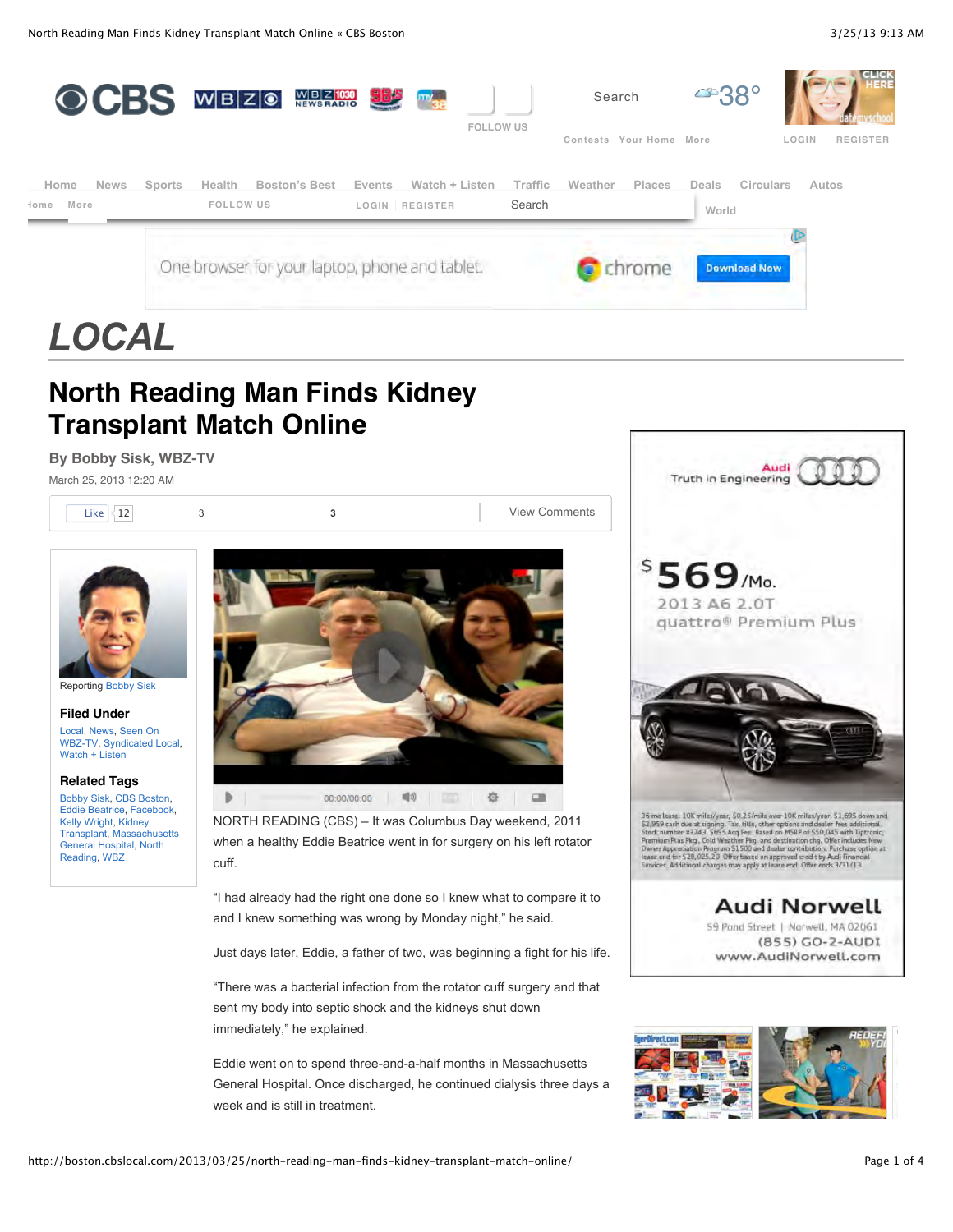"I wouldn't have made it without my family, my wife and kids and friends," he said. His two sisters wanted to help by donating a kidney, but that wasn't possible.

He was put on a waiting list and realized his wait could be a long one.

"I decided at the first of the year that you know this is my year. I'm going to take the bull by the horns," said Eddie. He went online and began doing research on kidney transplants.

Within an hour and a half, he'd stumbled across something and someone that would change his life.

"She wrote, I've decided to donate my kidney to an anonymous [recipient," he said of a post on the Living Kidney Donor Network](https://www.facebook.com/LivingKidneyDonorsNetwork) Facebook page, written by a woman named Kelly Wright.

"I registered with the national [network](http://boston.cbslocal.com/2013/03/25/north-reading-man-finds-kidney-transplant-match-online/#) d just to do an anonymous donation and found their Facebook page," Kelly said. Nearly three months later, [she is on her second visit to Massachusetts](http://boston.cbslocal.com/2013/03/24/north-reading-man-finds-kidney-transplant-match-through-social-media/) from Newport Beach, California and staying with Eddie and his wife and kids in North Reading.

Testing showed she is a match and the two will undergo surgery on April 2nd. "That's even better that I know who has my kidney and that they're doing well," she said.

The story brings tears to Kelly, a veterinarian with children of her own. She said she'd wanted to donate before, but the timing wasn't right. She discussed it with her husband and family and decided the time was now.

"Is there divine intervention here," Eddie asked. "Is somebody looking down and saying, you've been through enough and let's send you an angel?"

"I'm really looking forward to him feeling better," Kelly said. Both hope their well-timed meeting leads to more awareness for living kidney donation. It's as if they've known each other for years and can't wait for all the years yet to come.

"We'll be family for life now," Eddie explained.

Eddie is documenting his and Kelly's journey on his Facebook page [eddieskidneycampaign.com](https://www.facebook.com/eddieskidneykampaign).

## **[Sports Authority](http://circulars.cbslocal.com/flyers/sportsauthority-magalog?p=cbsboston&auto_locate=true&locale=en&utm_source=fm&utm_medium=fm_185&utm_term=f_text&utm_content=ft_372&utm_campaign=wishabi_1_0)**

[LATEST FLYER](http://circulars.cbslocal.com/flyers/sportsauthority-magalog?p=cbsboston&auto_locate=true&locale=en&utm_source=fm&utm_medium=fm_185&utm_term=f_subtext&utm_content=ft_372&utm_campaign=wishabi_1_0) **[See all your local circulars](http://circulars.cbslocal.com/?p=cbsboston&locale=en&utm_source=fm&utm_medium=fm_185&utm_term=more&utm_campaign=wishabi_1_0)** [T](http://circulars.cbslocal.com/flyers/sportsauthority-weekly?p=cbsboston&auto_locate=true&locale=en&utm_source=fm&utm_medium=fm_185&utm_term=f_subtext&utm_content=ft_281&utm_campaign=wishabi_1_0)HIS WEEK ONLY

## **YOUR COMMENTS**

**Ti[gerDirect.com](http://circulars.cbslocal.com/flyers/compusa-weekly?p=cbsboston&auto_locate=true&locale=en&utm_source=fm&utm_medium=fm_185&utm_term=f_text&utm_content=ft_161&utm_campaign=wishabi_1_0) THE WEEK ONLY** 

**[Experts Say Food May Contribute To Anger,](http://boston.cbslocal.com/2013/03/15/experts-say-food-may-contribute-to-anger-violent-behavior/) Violent Behavior** 352 comments · 3 days ago

**[Lynn 4-Alarm Fire Leaves Dozens Homeless « CBS](http://boston.cbslocal.com/2013/03/25/lynn-4-alarm-fire-leaves-dozens-homeless/) Boston**

0 comments · 2 hours ago

#### **[Friend: Revere Teen Mauled By Rottweilers Hopped](http://boston.cbslocal.com/2013/03/22/friend-revere-teen-mauled-by-rottweilers-hopped-fence-was-trying-to-play/) Fence, Was Trying To Play**

37 comments · 18 hours ago



**[WBZ AccuWeather Forecast on March](http://boston.cbslocal.com/video/8701486-wbz-accuweather-forecast-on-march-25-2013/) 25,...**

**[More Videos](http://boston.cbslocal.com/video/)**

#### **FOLLOW CBS BOSTON**



## **LATEST GALLERIES**





**[NCAA Tournament:](http://boston.cbslocal.com/photo-galleries/2013/03/22/ncaa-tournament-round-2-recap/) Round 2 Recap**





**[In Photos: PAX East...](http://boston.cbslocal.com/photo-galleries/2013/03/22/in-photos-pax-east-conference-2013-in-boston/) [NBA Cheerleaders –](http://boston.cbslocal.com/photo-galleries/2013/03/22/nba-cheerleaders-march-22-2013/) March 22,...**

**[S](http://circulars.cbslocal.com/flyers/sportsauthority-weekly?p=cbsboston&auto_locate=true&locale=en&utm_source=fm&utm_medium=fm_185&utm_term=f_text&utm_content=ft_281&utm_campaign=wishabi_1_0)ports Authority**

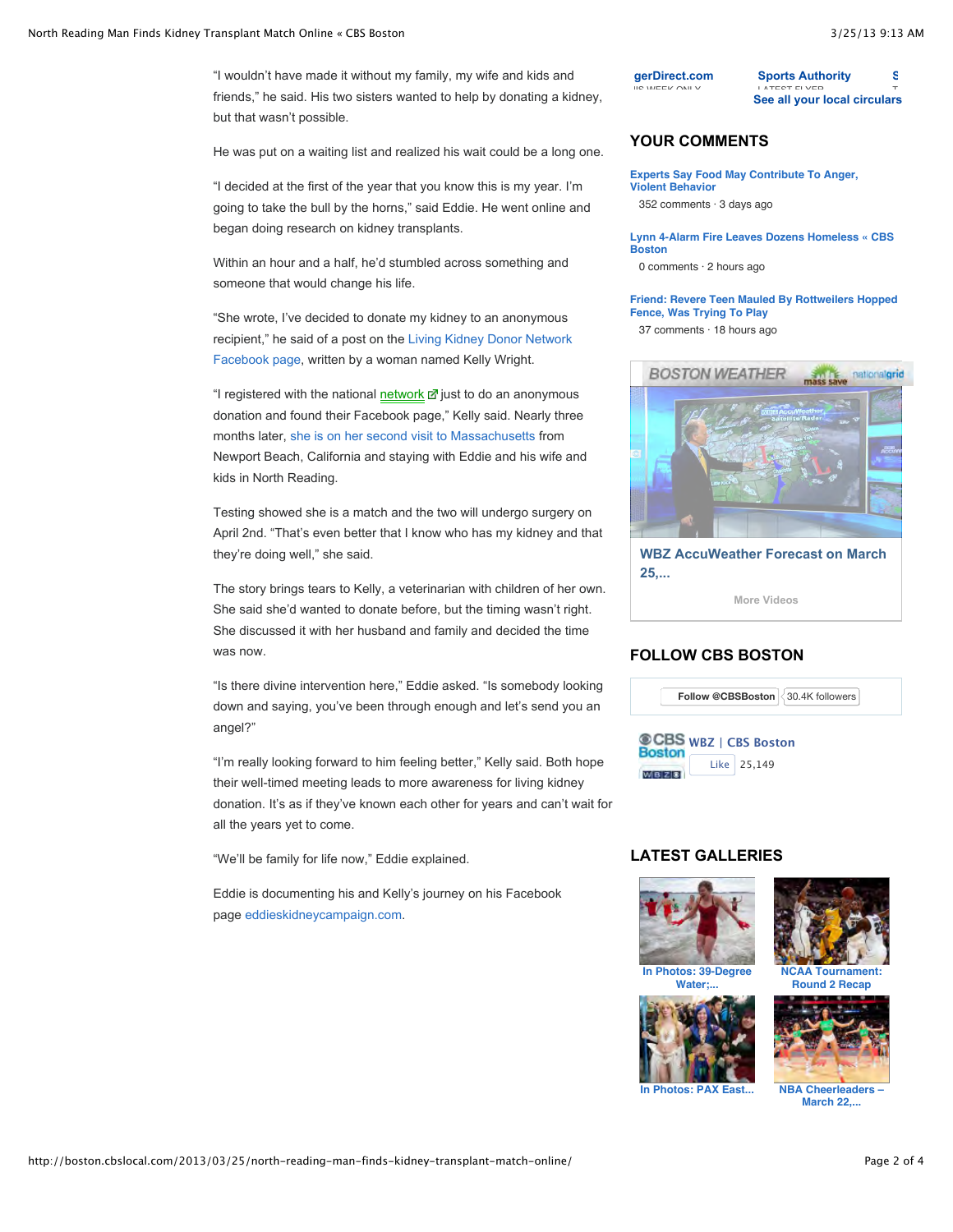

#### **[5-Star Stock Pick: CTLE](javascript:void(0);)**

[5 Reasons Why Nano Labs \(OTCQB:CTLE\) May Be Vital to Your Portfolio.](javascript:void(0);) [www.theAmericanSignal.net](javascript:void(0);)



**[How To Avoid a Facelift](javascript:void(0);)** [Waukegan Plastic Surgeon Discovers How To Prevent Wrinkles](javascript:void(0);) ncareSearch.com



| i ilzz<br>--<br>--- |  | - 171<br> |
|---------------------|--|-----------|

#### **FROM AROUND THE WEB WE RECOMMEND**

| <b>Early Diabetes Warning Signs You Shouldn't</b><br><b>Ignore</b> (Live Better America)       | <b>Report: Patriots Interested In Vaughn Martin</b>                                 |
|------------------------------------------------------------------------------------------------|-------------------------------------------------------------------------------------|
| Deborah Norville: "Devastated" By Rheumatoid New Kidney                                        | <b>Tilton, NH Police Officer Desperately Seeks</b>                                  |
| <b>Arthritis (Lifescript.com)</b>                                                              | <b>Mass. Soldier's Girlfriend Overwhelmed By</b>                                    |
| <b>How to Keep Your Cholesterol Down Naturally</b><br>(Meschino Health)                        | <b>Random Act Of Kindness</b>                                                       |
| 8 Shocking Facts About Restless Legs<br><b>Syndrome</b> (HealthCentral.com)                    | 14-Year-Old Boy Attacked By Rottweilers In<br><b>Revere</b>                         |
| These 10 meds can make you depressed<br>(AARP.org)                                             | "Hard as this may be to believe, it's possible<br>that I'm not boyfriend material." |
| Under observation: Why hospital patients<br>increasingly face a pricey surprise (Angie's List) | RI Men Allegedly Used Counterfeit \$100 Bills At<br><b>Boston Bar</b>               |
| [what's this]                                                                                  |                                                                                     |
| 0 comments                                                                                     |                                                                                     |



No one has commented yet.

**N** [Comment feed](http://cbsboston.disqus.com/north_reading_man_finds_kidney_transplant_match_online/latest.rss)  $\boxtimes$  [Subscribe via email](http://disqus.com/)



[Complete Coverage](http://boston.cbslocal.com/content-vertical/boston-marathon/) [Tax News & Tips](http://boston.cbslocal.com/content-vertical/lighter-side-of-taxes) [Register Today](http://boston.cbslocal.com/wbz-business-breakfast-registration-frontiers-of-higher-education/) [5 Things You](http://boston.cbslocal.com/tag/5-things-you-didnt-know)

The Ligt



**[Buy a link here](https://cbslocal.sl.advertising.com/admin/advertisers/indexPl.jsp)** 



abel